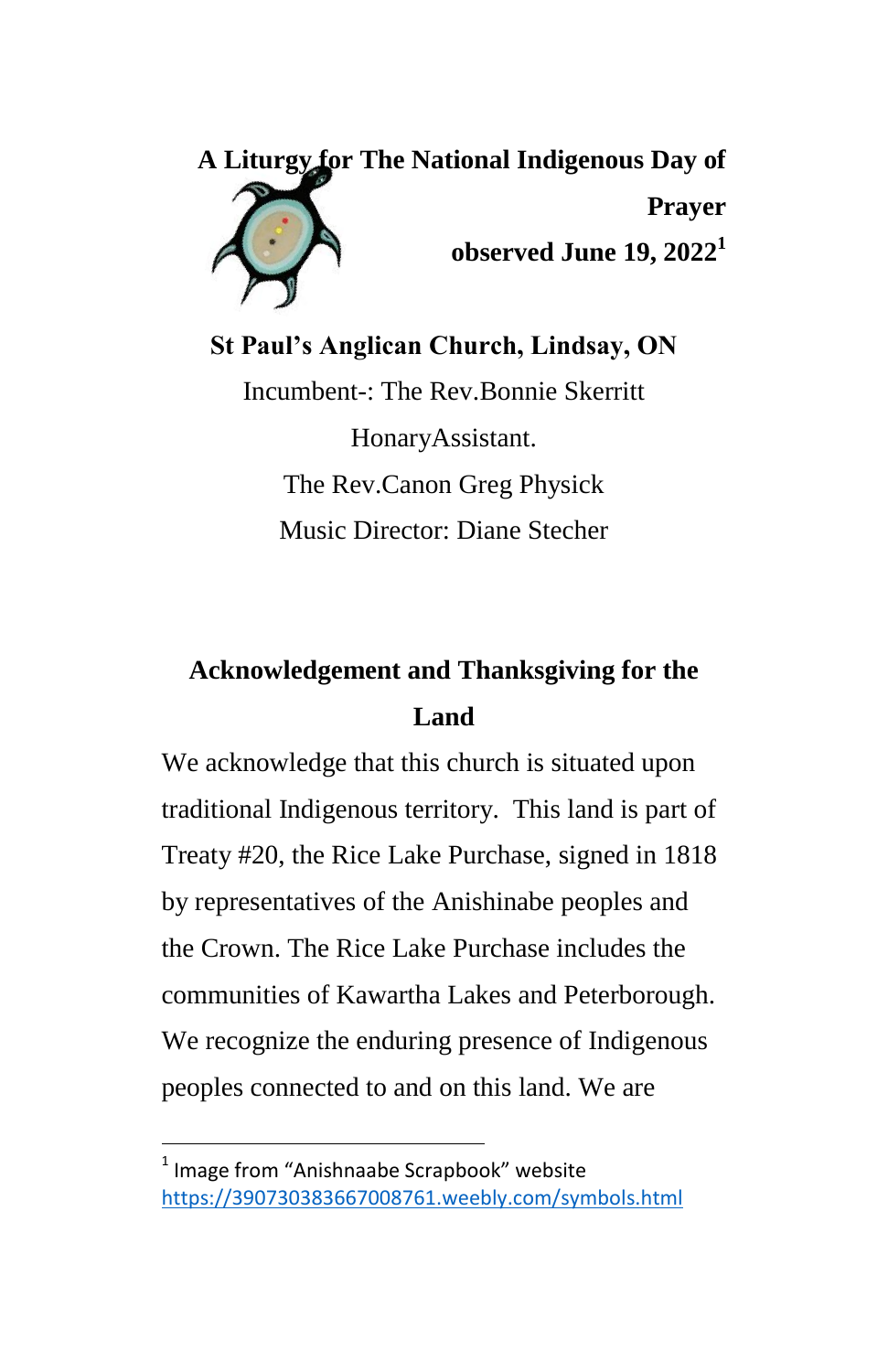grateful for the opportunity to gather on this territory and we commit ourselves to the work of reconciliation with Indigenous peoples.

Creator let us be of Good Mind to reconcile the mistreatment of this land and to those who have been displaced. With thankful and respectful hearts we pray in Your name, Your son the Peacemaker and the Sacred Spirit. Amen.

## **Call to Worship**

| <b>CELEBRANT</b> | Christ our true and only Light:   |
|------------------|-----------------------------------|
|                  | receive our prayers and songs     |
|                  | and illumine the secrets of our   |
|                  | hearts with your healing          |
|                  | goodness, that no evil desires    |
|                  | may possess us who are made       |
|                  | new in the light of your heavenly |
|                  | grace. Amen.                      |

**Opening Hymn - #355 All Creatures of Our God and King (v. 1, 2, 5, 7)**

**Prayer to the Four Directions**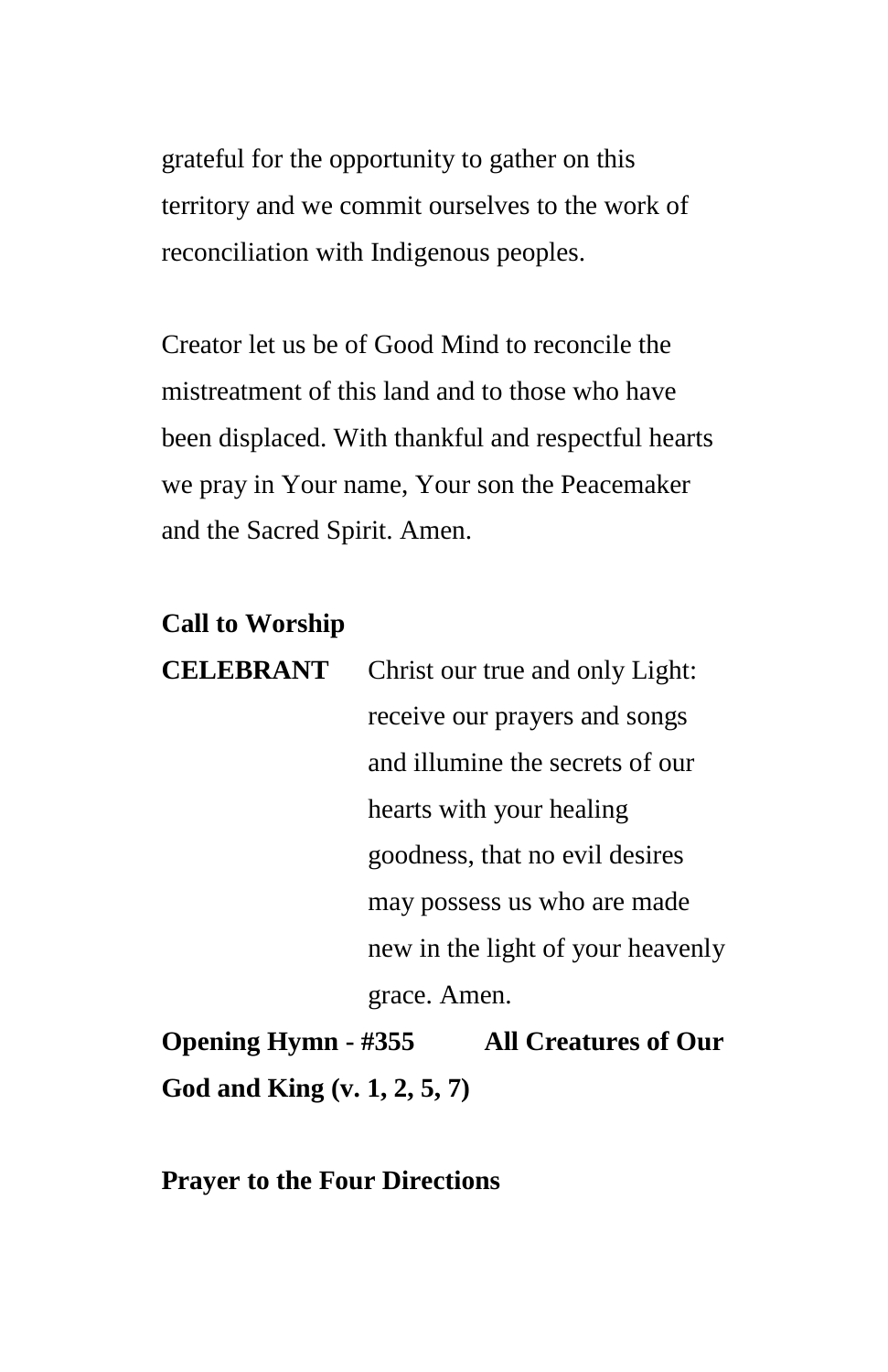**CELEBRANT** God the Creator, the strength of the people, we honor you. Listen to the thoughts of your people. We respect the truth of your spirit world and care for your creations to the east, to the south, to the west and to the north. We honor you by deeds and not words. We live by the ways you have entrusted to us within the circle of life.

## **FIRST READER**

Come Great Spirit as we gather in your name. We face East:

To your symbol colour Red, the hue of revelation;

To your animal symbol the Eagle, strong and nurturing;

> To your lessons calling us to the balance of your Spirit in Harmony with brothers and sisters;

To invoke your wisdom and grace, the goodness of the ages. We pray:

**ALL** Come Holy Spirit, Come

## **SECOND READER**

We turn to face South: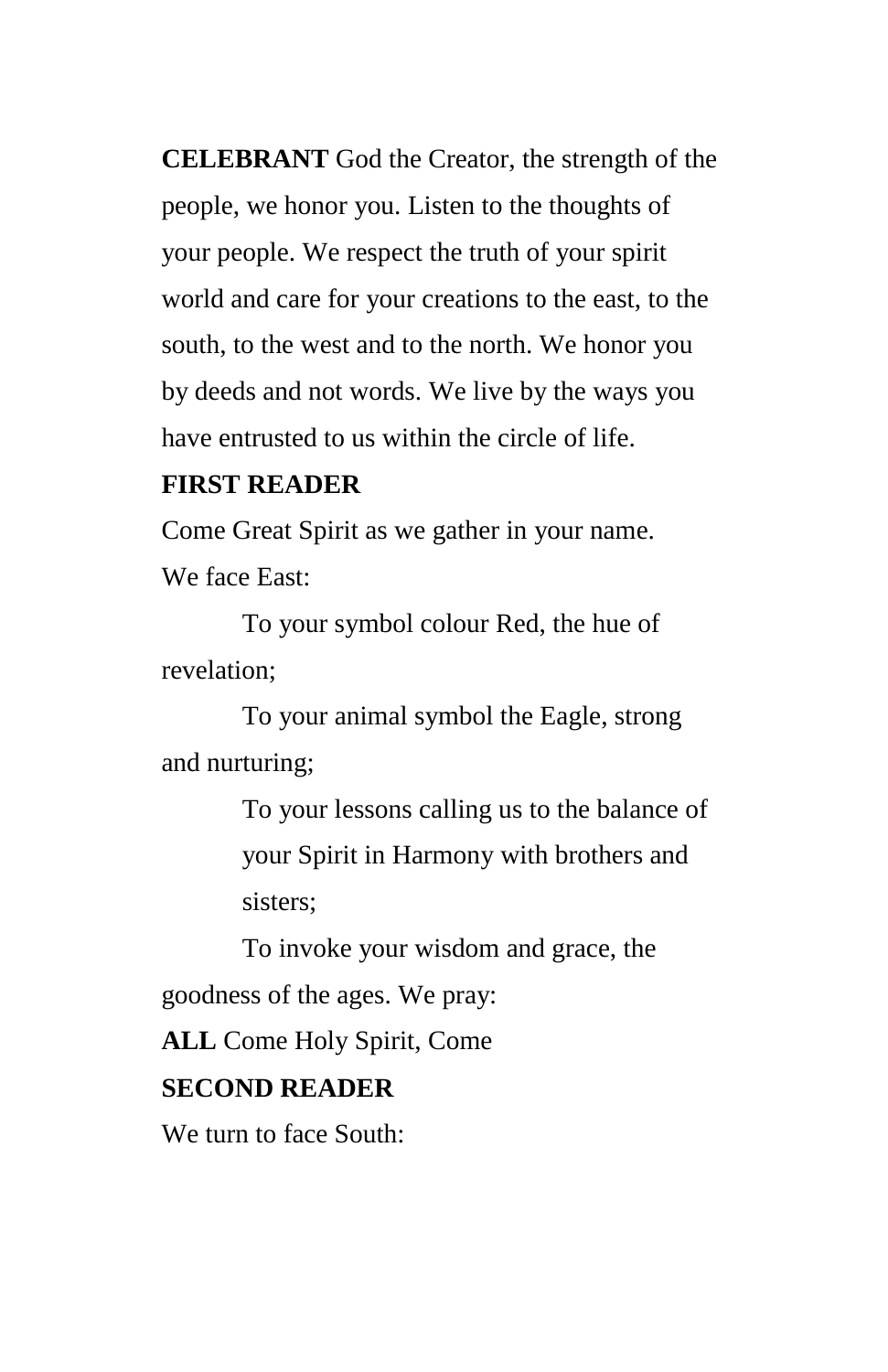To your symbol colour Gold for the morning star;

> To your symbol Brother Sun that enlightens our intellect and brings light on our path to live responsibly;

To your lessons calling us to balance of Mind in the Spirit of humility;

To invoke your spirit of illumination and far sighted vision;

> Help us to love you and one another with our whole heart, our whole mind and our whole soul. We pray:

**ALL** Come Holy Spirit, Come

## **THIRD READER**

We turn to the West:

To your symbol colour Black, still and quiet;

To your animal symbol the Thunderbird;

To your symbol the Thunder might and purposeful;

> To your lessons calling us to balance our emotions in the spirit of Gentleness and Honesty;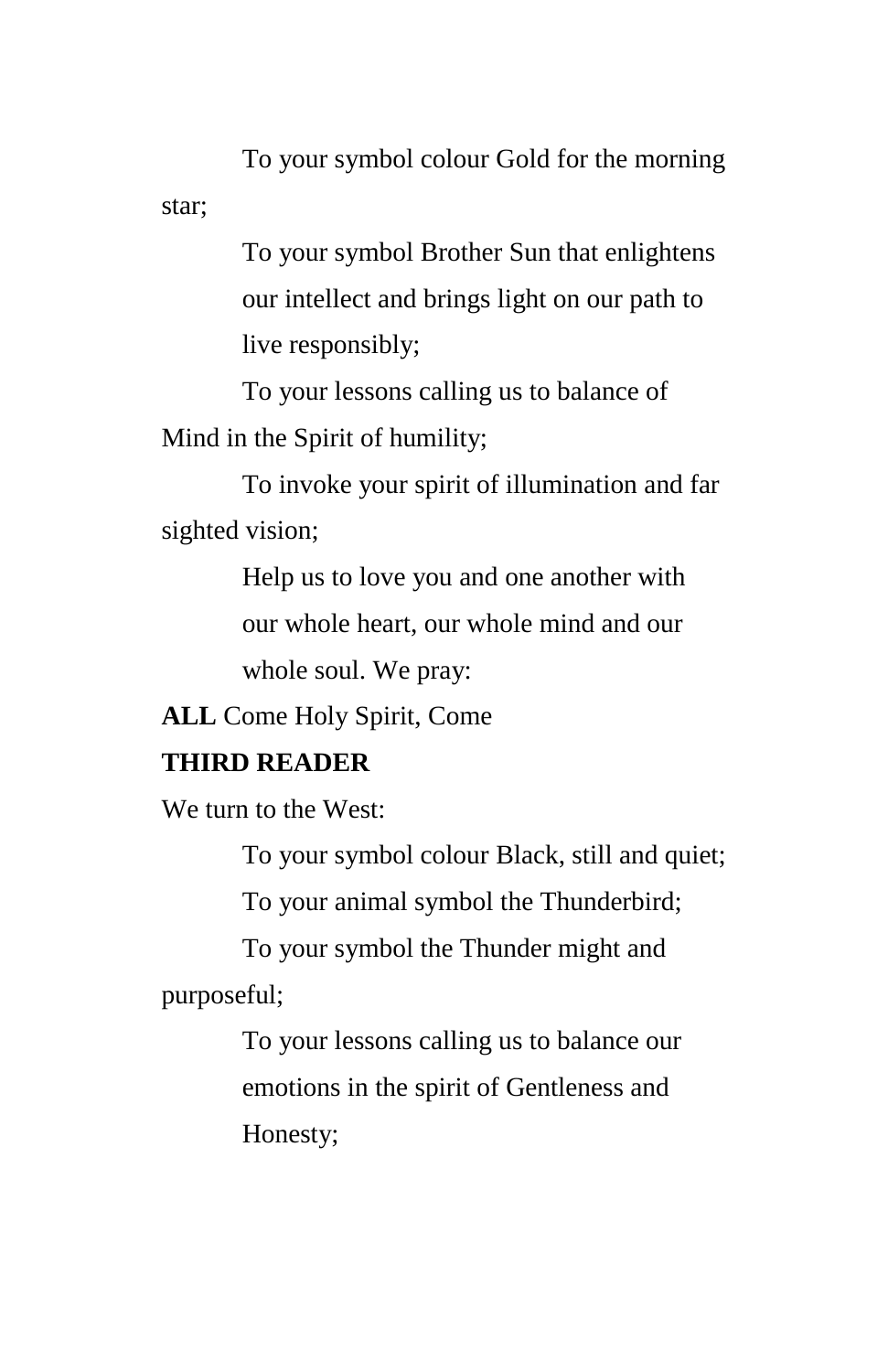To invoke your spirit of introspection, seeing within;

Give us your strength and the courage to endure. We pray:

**ALL** Come Holy Spirit, Come

## **FOURTH READER**

We turn North:

To your symbol colour white of clarity and brightness;

> To your animal symbol the Swan which brings us in touch with Mother Earth and growing things;

To your lessons calling us to balance of our Body in the spirit of a good sense of humour;

Help us to open our eye to the sacredness of every living thing. We pray:

**ALL** Come Holy Spirit, Come

## **FIFTH READER**

We turn to complete the circle and to look: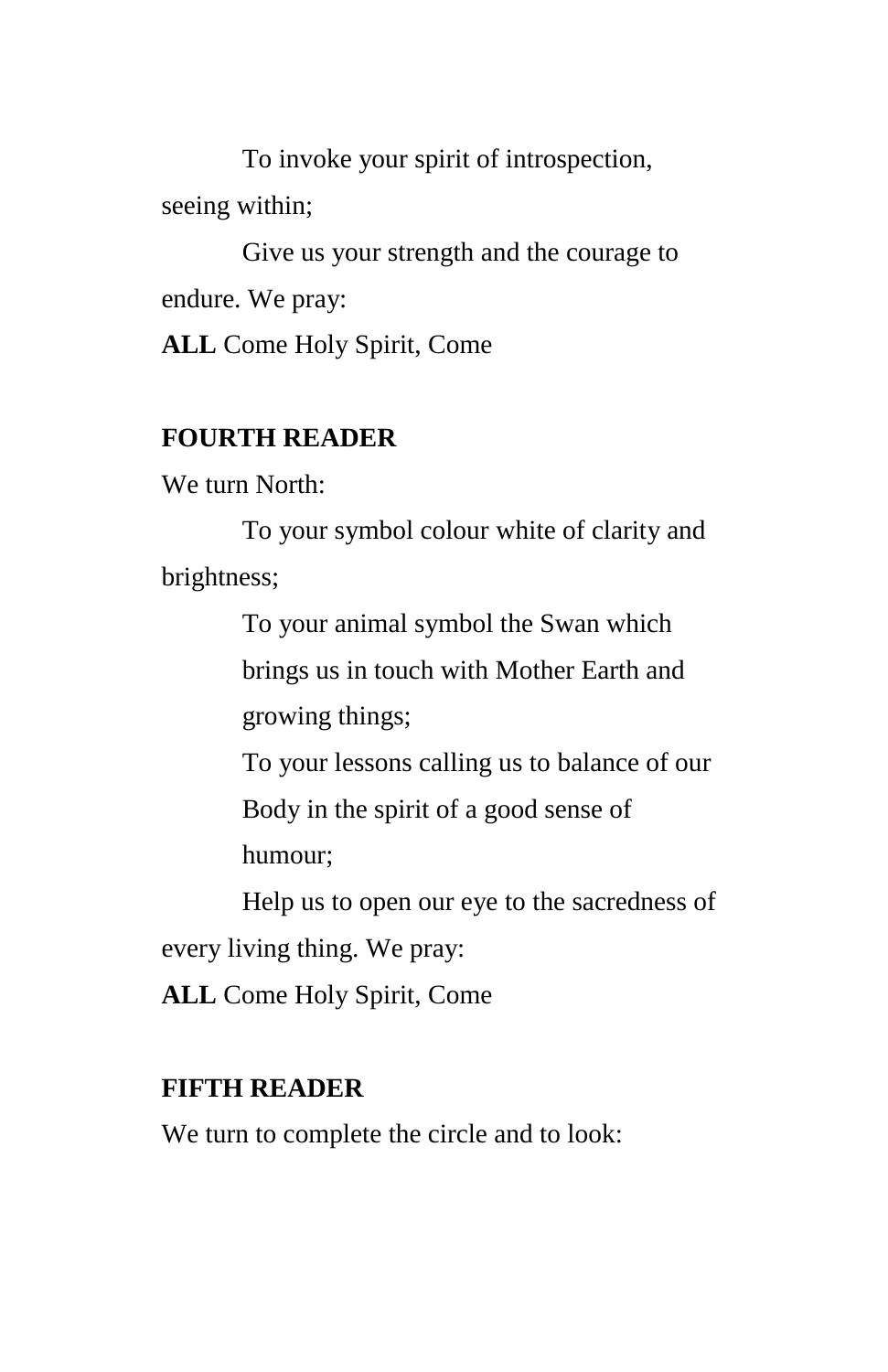To God, our Creator who cleanses our Mother Earth with snow, wind and rain;

> To Jesus the Christ, the Peacemaker, who fills us with the wideness of mercy and lovingly embrace of all;

and to the Holy Spirit who inspires us to action:

**ALL** Come Holy Spirit, Come

*(Honouring the Four Directions, a resource prepared for a Day of Prayer for Indigenous Justice, Ottawa, 2013 and provided by the Anglican Church of Canada, Indigenous Ministries)*

## **The Gathering Prayer**

ALL Creator, we give you thanks for all you are and all you bring to us for our visit within your creation. In Jesus, you place the Gospel in the center of this Sacred Circle through which all of creation is related. You show us the way to live a generous and compassionate life. Give us your strength to live together with respect and commitment as we grow in your Spirit, for you are God, now and forever. Amen **Collect of the Day**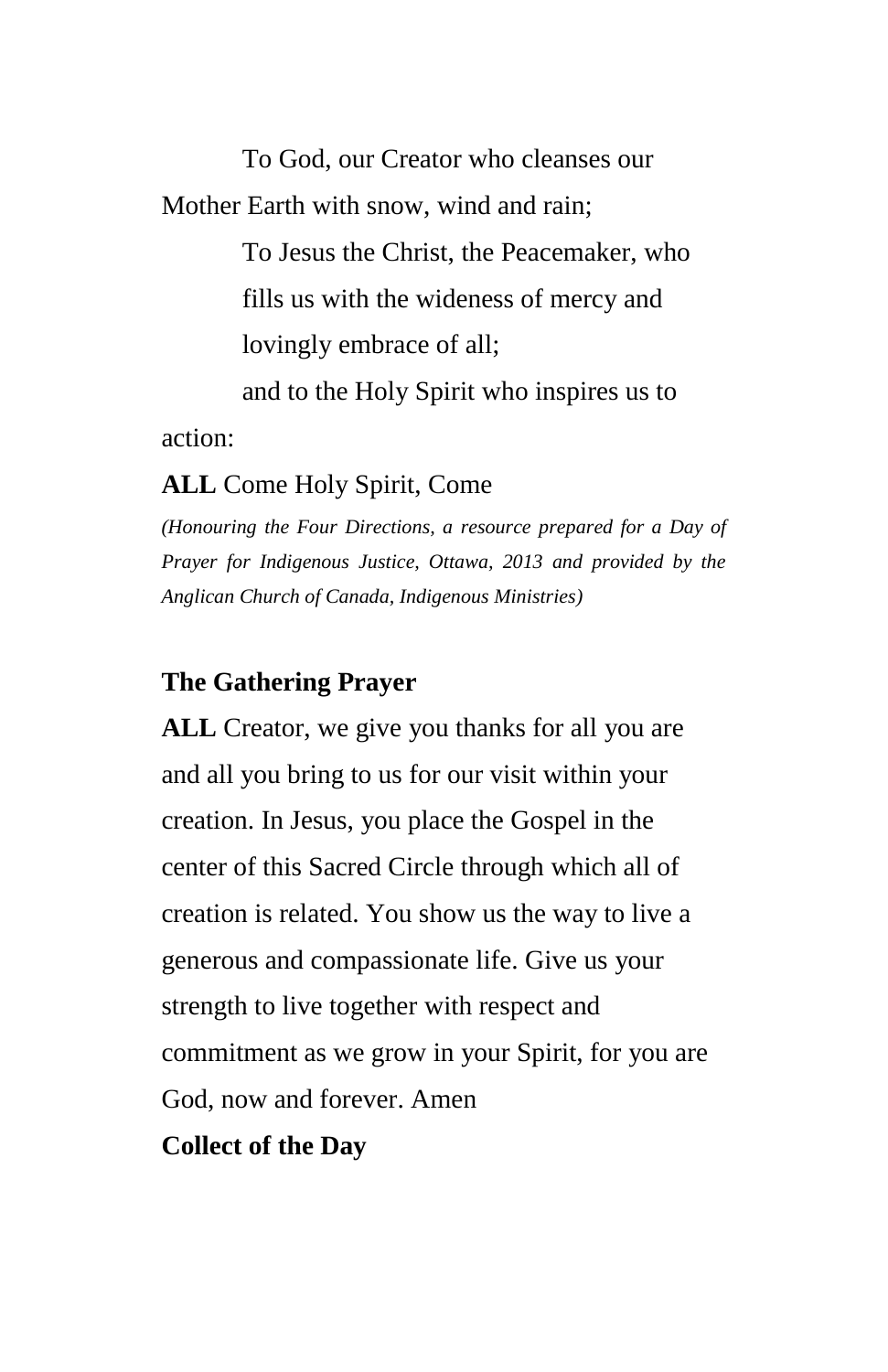Creator God, from you every family in heaven and earth takes its name. You have rooted and grounded us in your covenant love, and empowered us by your Spirit to speak the truth in love, and to walk in your way towards justice and wholeness. Mercifully grant that your people, journeying together in partnership, may be strengthened and guided to help one another to grow into the full stature of Christ, who is our light and our life. Amen

**The Proclamation of the Word** (from the Common English Bible)

**1 st Reading** Isaiah 40:25-31

**Reader** So to whom will you compare me, and who is my equal? says the holy one. Look up at the sky and consider: Who created these? The one who brings out their attendants one by one, summoning each of them by name. Because of God's great strength and mighty power, not one is missing. Why do you say, Jacob, and declare, Israel, "My way is hidden from the Lord, my God ignores my predicament"? Don't you know? Haven't you heard? The Lord is the everlasting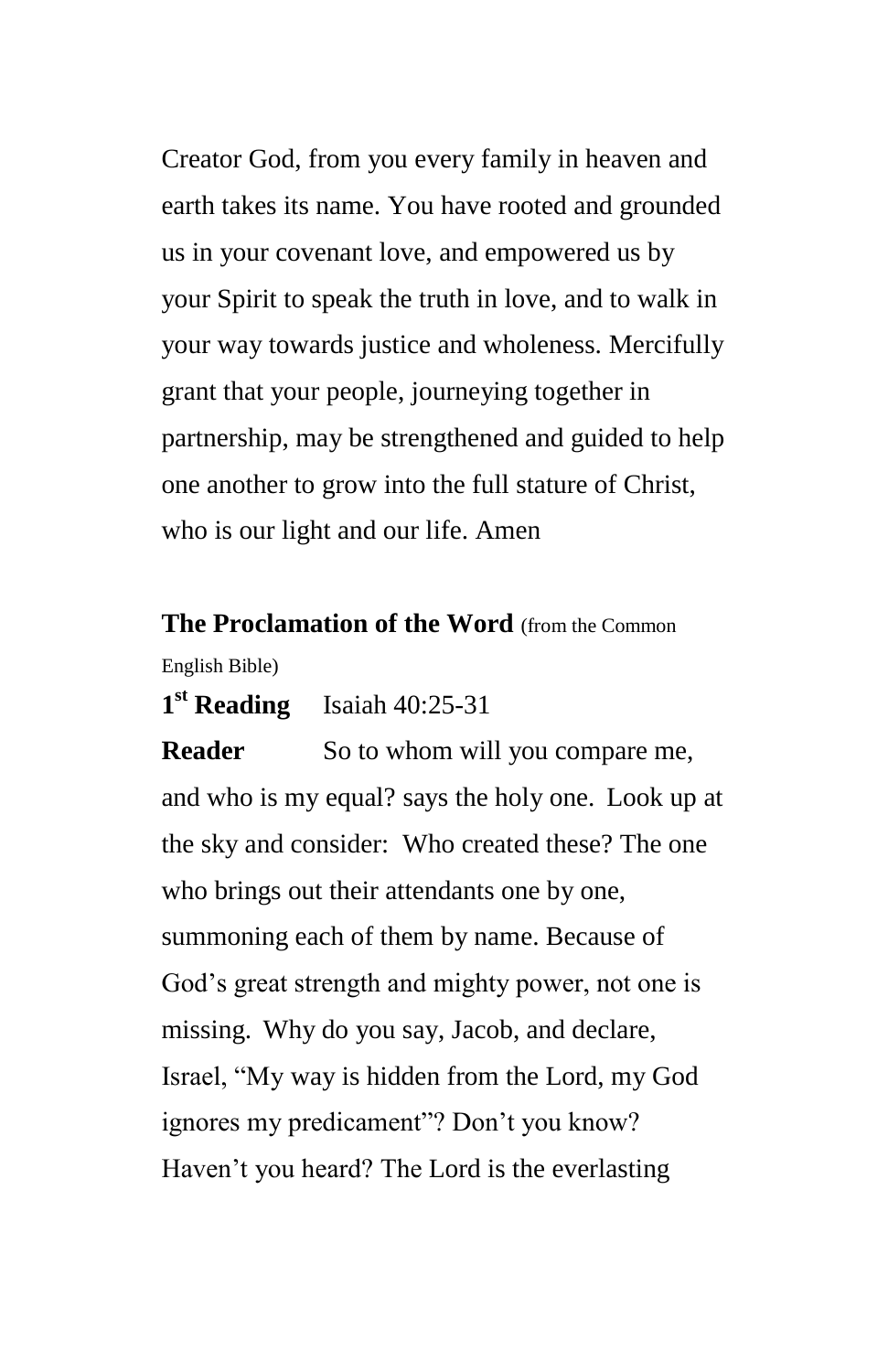God, the creator of the ends of the earth. He doesn't grow tired or weary. His understanding is beyond human reach, giving power to the tired and reviving the exhausted. Youths will become tired and weary, young men will certainly stumble; but those who hope in the Lord will renew their strength; they will fly up on wings like eagles; they will run and not be tired; they will walk and not be weary.

| <b>Reader</b> | The Word of the Lord |
|---------------|----------------------|
| <b>People</b> | Thanks be to God.    |

### **Psalm 19**

| <b>Leader</b> | Heaven is declaring God's glory; the |
|---------------|--------------------------------------|
|               | sky is proclaiming his handiwork.    |

**People One day gushes the news to the next, and one night informs another what needs to be known.** Leader Of course, there's no speech, no words— their voices can't be heard— **People but their sound extends** 

> **throughout the world; their words reach the ends of the earth. God**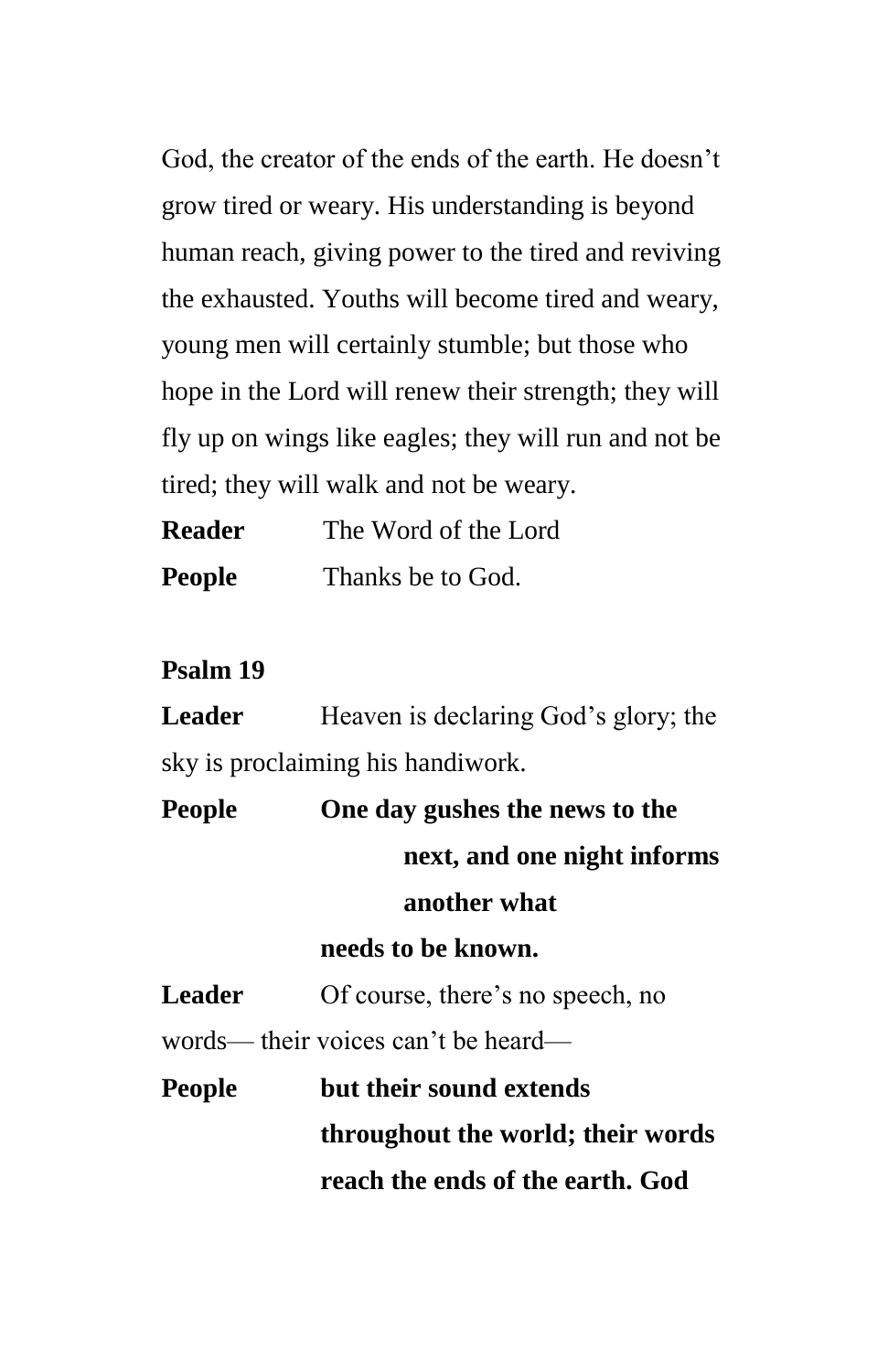# **has made a tent in heaven for the sun**.

**Leader** The sun is like a groom coming out of his honeymoon suite; like a warrior, it thrills at running its course.

**People It rises in one end of the sky; its circuit is complete at the other. Nothing escapes its heat.**

Leader The Lord's Instruction is perfect,

reviving one's very being. The Lord's laws are faithful, making naive people wise.

**People The Lord's regulations are right, gladdening the heart. The Lord's commands are pure, giving light to the eyes.**

**Leader** Honoring the Lord is correct, lasting forever. The Lord's judgments are true. All

of these are righteous!

**People They are more desirable than gold— than tons of pure gold! They are sweeter than honey— even dripping off the honeycomb!**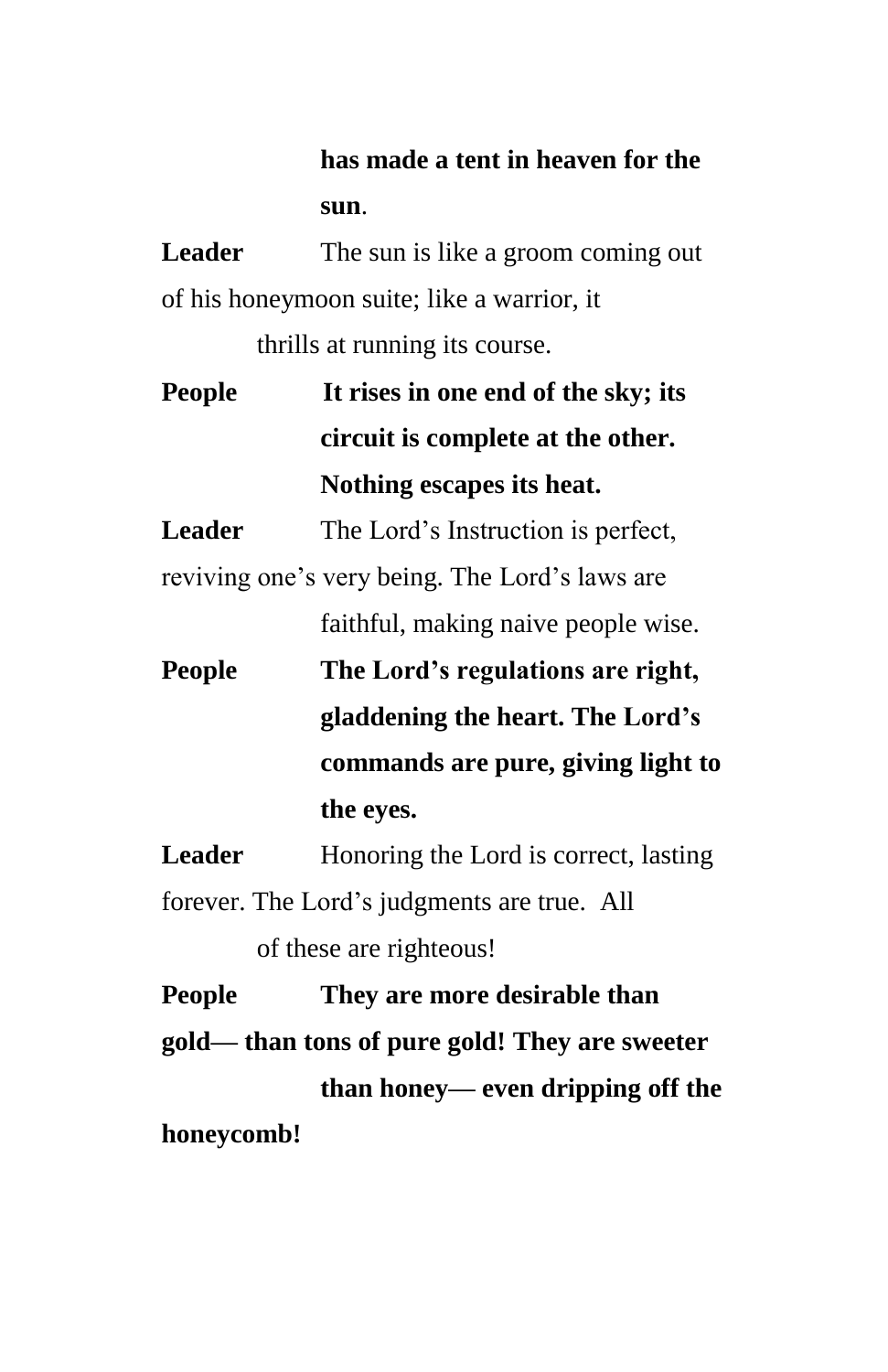Leader No doubt about it: your servant is enlightened by them; there is great reward in keeping them.

**People But can anyone know what they've accidentally done wrong? Clear me of any unknown sin**

**Leader** and save your servant from willful sins. Don't let them rule me. Then I'll be

completely blameless; I'll be innocent of great wrongdoing.

**People Let the words of my mouth and the meditations of my heart be pleasing to you,**

 **Lord, my rock and my redeemer**.

**Amen**

**2 nd Reading** Philippians 4:4-9

**Reader** Be glad in the Lord always! Again I say, be glad! Let your gentleness show in your treatment of all people. The Lord is near. Don't be anxious about anything; rather, bring up all of your requests to God in your prayers and petitions, along with giving thanks. Then the peace of God that exceeds all understanding will keep your hearts and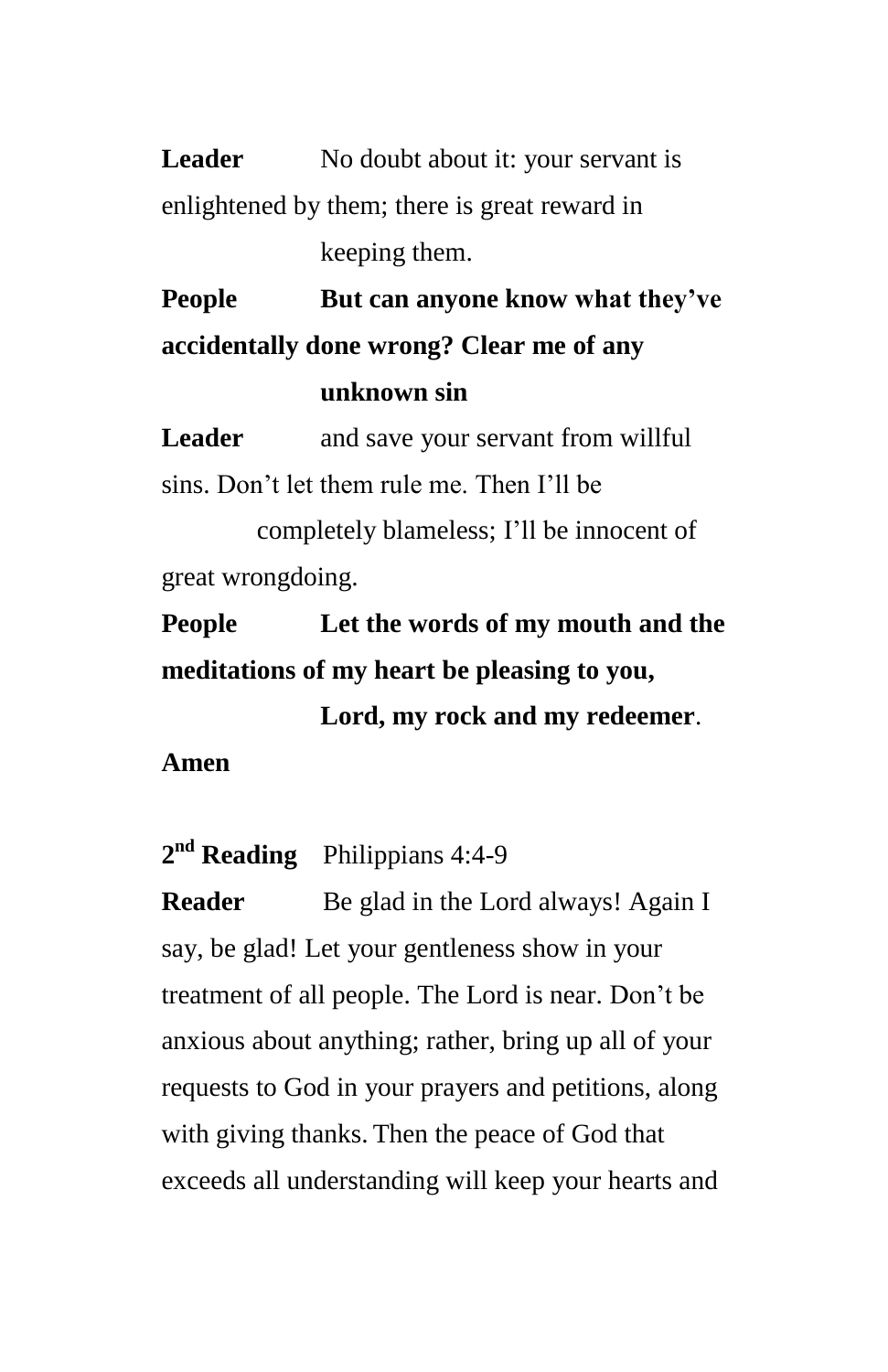minds safe in Christ Jesus. From now on, brothers and sisters, if anything is excellent and if anything is admirable, focus your thoughts on these things: all that is true, all that is holy, all that is just, all that is pure, all that is lovely, and all that is worthy of praise. Practice these things: whatever you learned, received, heard, or saw in us. The God of peace will be with you.

# **Gradual Hymn - #631 The Kingdom of God Is Justice and Joy (v. 1, 2)**

#### **Holy Gospel** John 1:1-18

*Celebrant* The Lord be with you.

In the beginning was the Word and the Word was with God and the Word was God. The Word was with God in the beginning. Everything came into being through the Word, and without the Word nothing came into being. What came into being through the Word was life, and the life was the light for all people. The light shines in the darkness, and the darkness doesn't extinguish the light.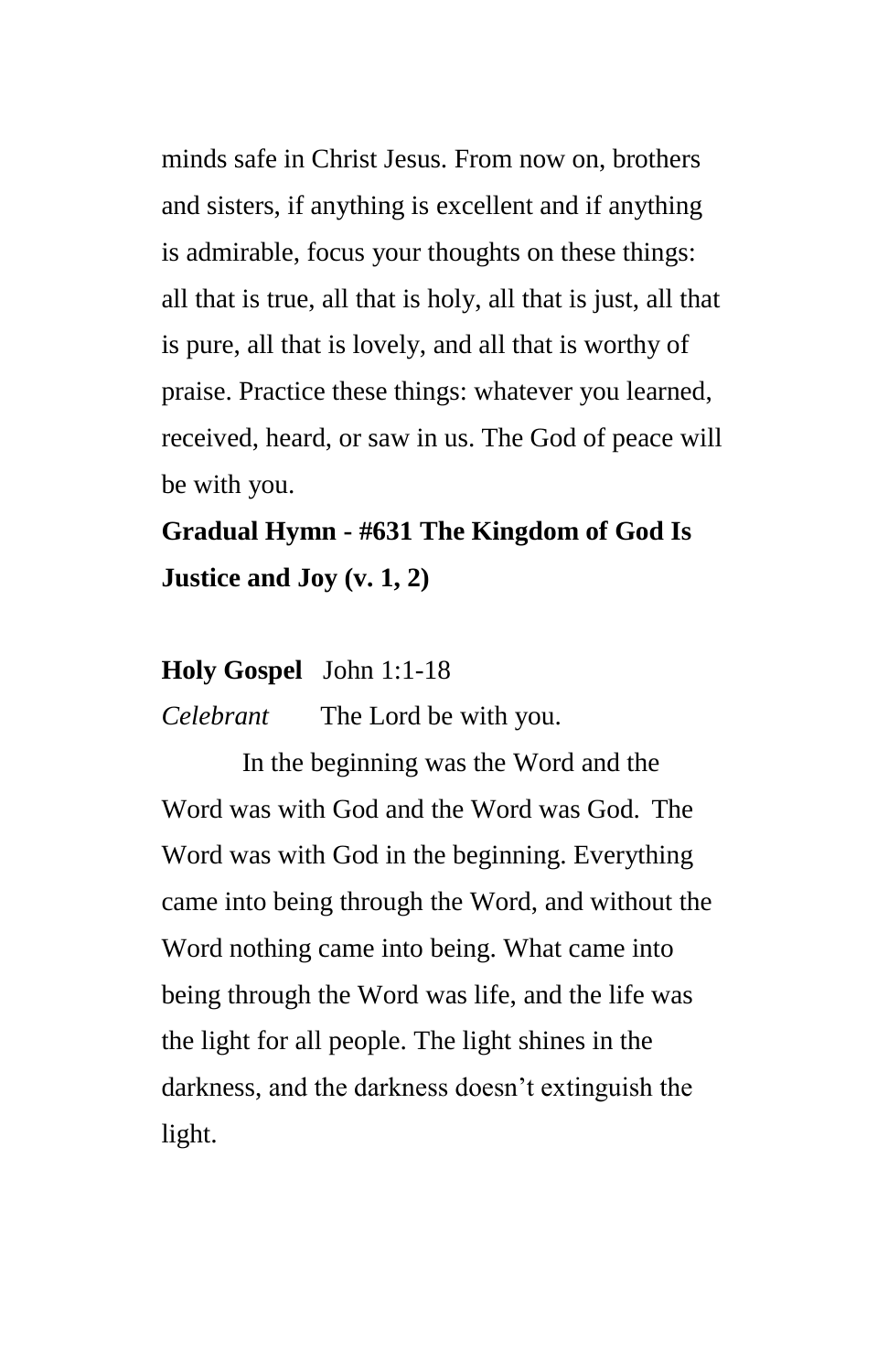A man named John was sent from God. He came as a witness to testify concerning the light, so that through him everyone would believe in the light. He himself wasn't the light, but his mission was to testify concerning the light.

The true light that shines on all people was coming into the world. The light was in the world, and the world came into being through the light, but the world didn't recognize the light.

The light came to his own people, and his own people didn't welcome him. But those who did welcome him, those who believed in his name, he authorized to become God's children, born not from blood nor from human desire or passion, but born from God. The Word became flesh and made his home among us. We have seen his glory, glory like that of a father's only son, full of grace and truth.

John testified about him, crying out, "This is the one of whom I said, 'He who comes after me is greater than me because he existed before me.'" From his fullness we have all received grace upon grace; as the Law was given through Moses, so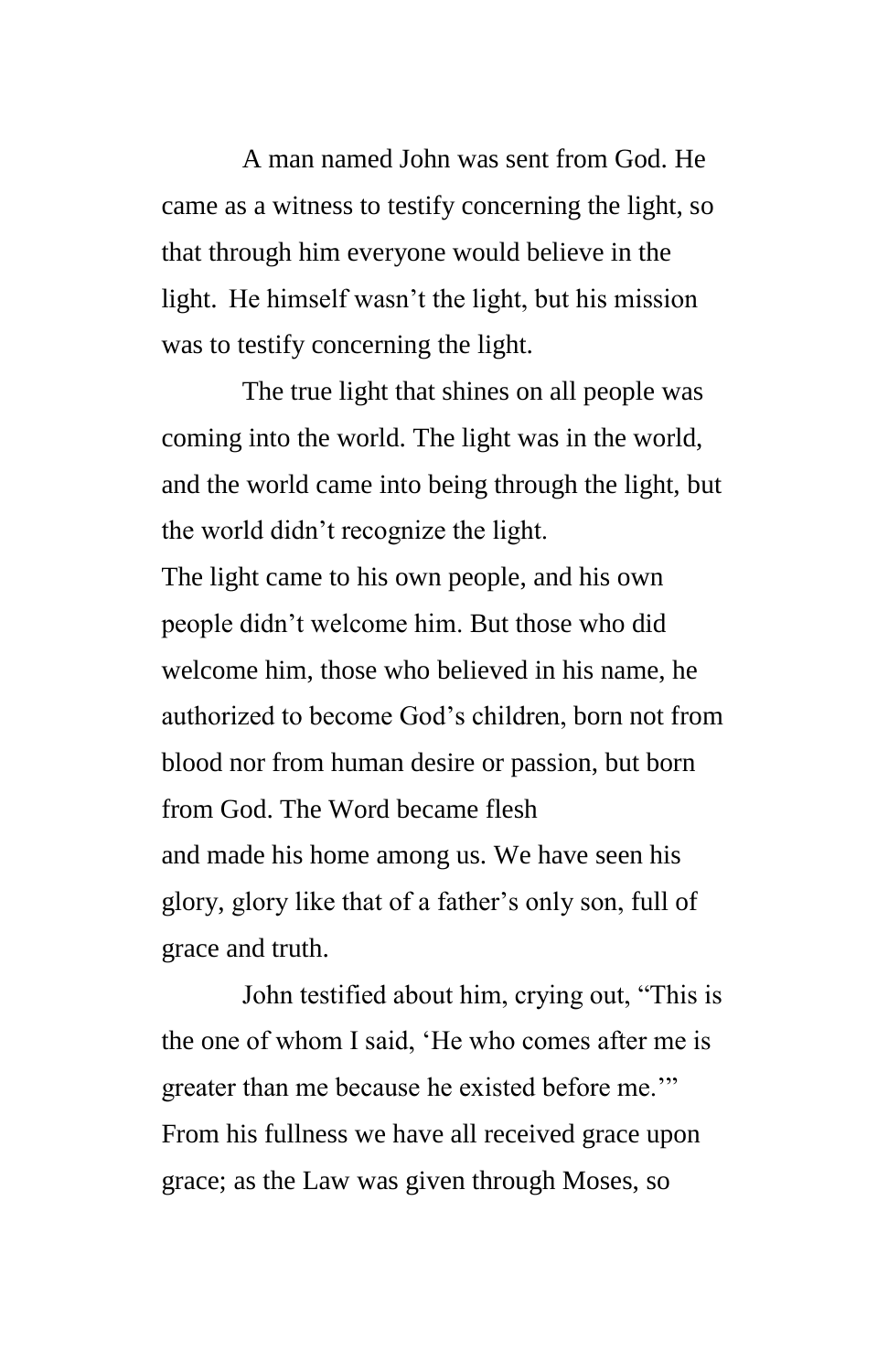grace and truth came into being through Jesus Christ. No one has ever seen God. God the only Son, who is at the Father's side, has made God known.

**Gradual Hymn - # 631 The Kingdom of God Is Justice and Joy (v. 3, 4)**

**The Homily** Rev. Bonnie Skerritt

## **Creed**

**ALL** We believe in the love of God, embodied in the person of Jesus, spread through the cosmos by the Holy Spirit.

*(University Episcopal Community at The Univ. of MN)*

# **A Litany for the Healing and Restoration of our Church**

Holy Creator, in whom all things in heaven and earth have their being,

## **Have mercy on us.**

Risen Christ, through whom the whole creation is reconciled to God,

## **Have mercy on us.**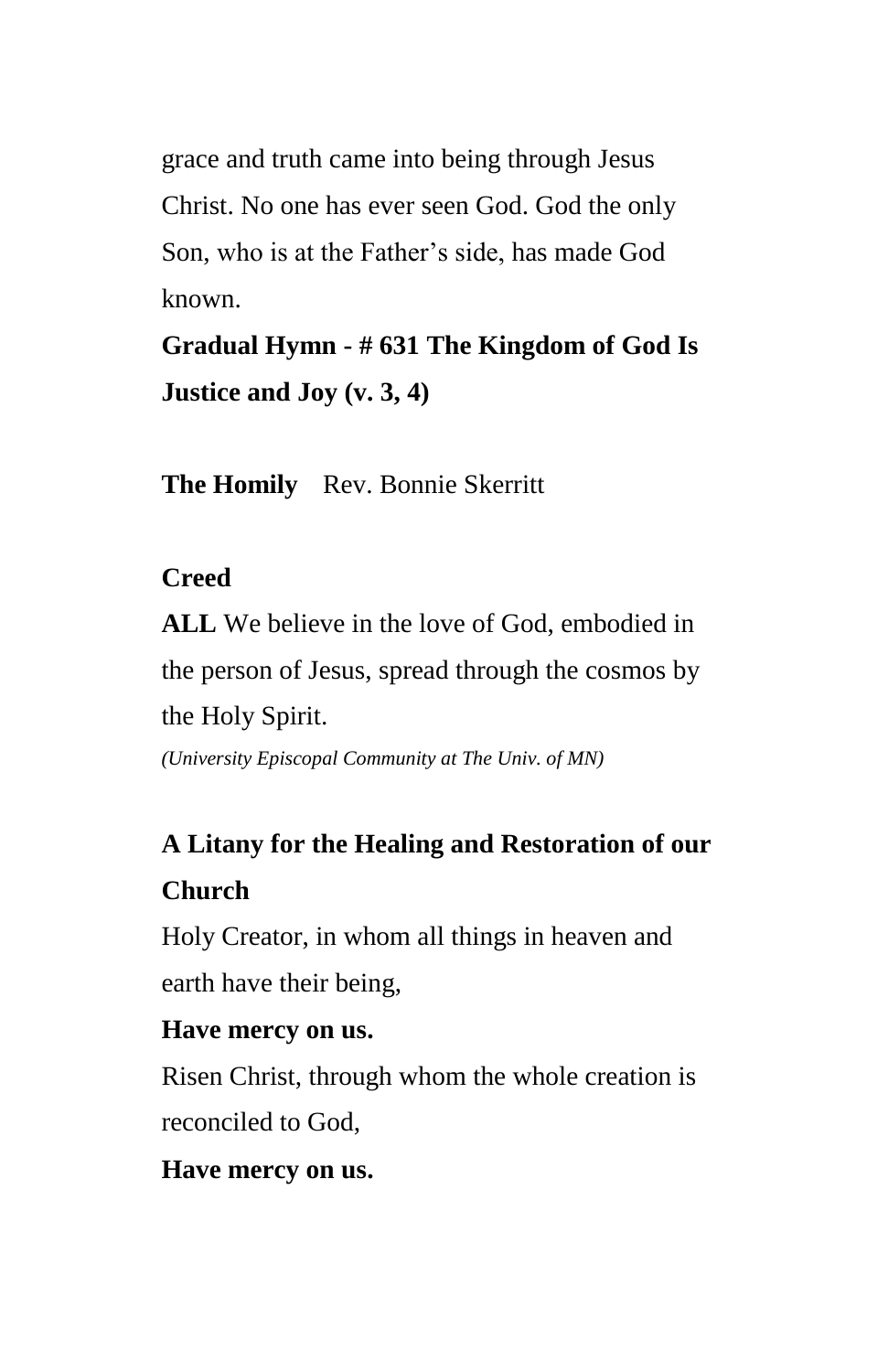Life-giving Spirit,whose love and truth fills the world and searches the depths of our lives,

## **Have mercy on us.**

Blessed Trinity,source of both unity and diversity,

## **Have mercy on us.**

From our failure to recognize and respect the revelation of your truth and love in the First Peoples of this land,

# **Saviour, forgive and heal us.**

From our participation in the systematic oppression of indigenous sovereignty, language, culture and spirituality,

# **Saviour, forgive and heal us.**

From our role in the Indian Residential Schools designed to eliminate the unique society, wisdom and beauty of the indigenous peoples of this land,

# **Saviour, forgive and heal us.**

From our complicit tolerance of the decimation of Indigenous family structures leaving children vulnerable to abuses of every kind,

# **Saviour, forgive and heal us.**

From our continued acceptance of unjust legal, educational, health and social structures that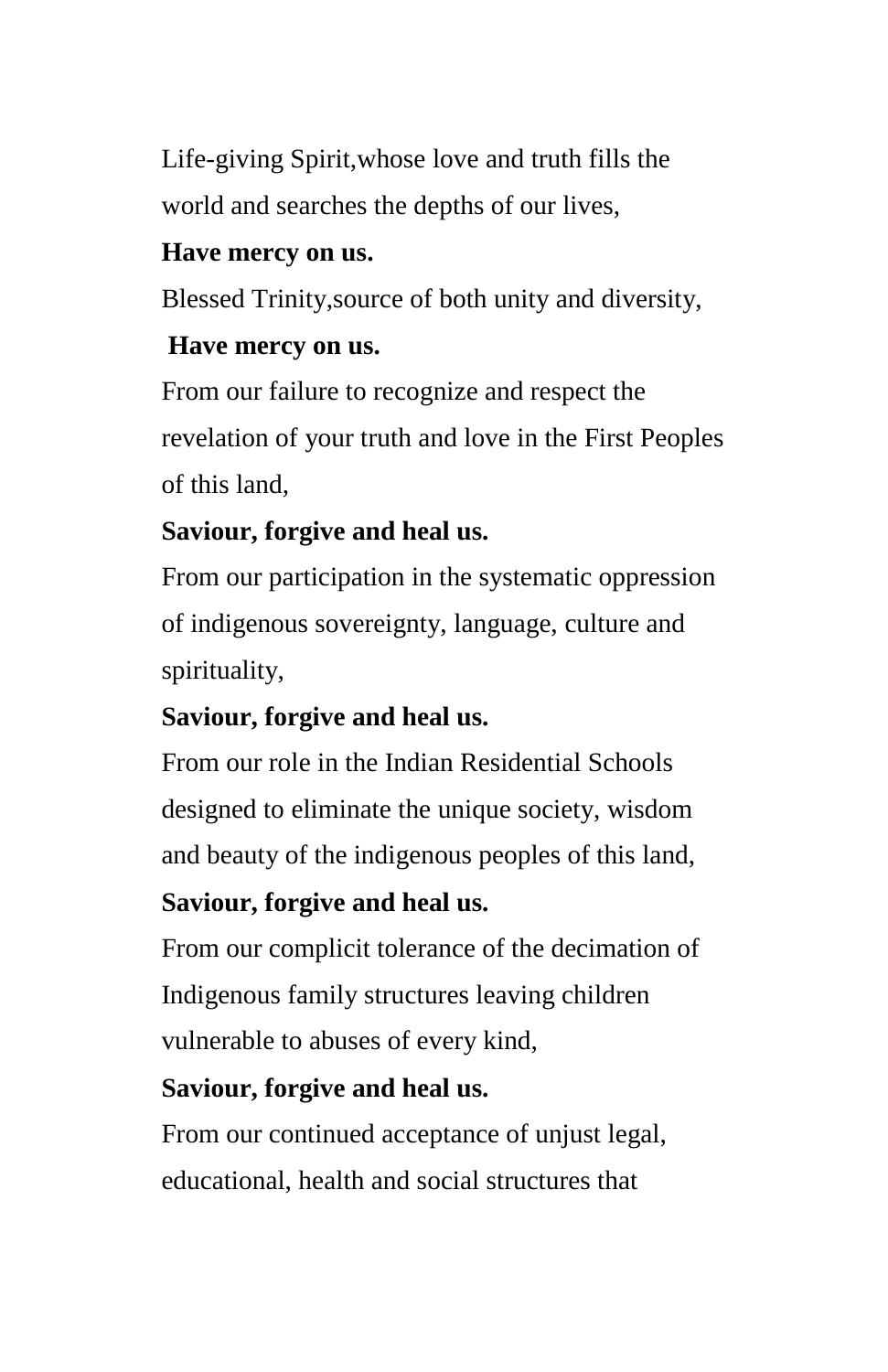continue to oppress and destroy the lives of many indigenous people,

# **Saviour, forgive and heal us.**

O God, we pray for the gifts of your grace and your love which never gives up on us and is forever faithful. Inspire our minds with a vision of the reconciliation of your kingdom in this time and place.

# **Hear us, O Christ.**

Touch our eyes, that we may see the sacredness in all creation.

# **Hear us, O Christ.**

Touch our ears, that we may hear from every mouth of every peoples the hunger for hope and stories of refreshment.

# **Hear us, O Christ.**

Touch our lips, that we may speak of the beauty of every tongue and dialect proclaiming the wonderful works of God.

# **Hear us, O Christ.**

Touch our hearts, that we may discern your mission in which you call us to be immersed, particularly in partnership with the First Peoples of the island.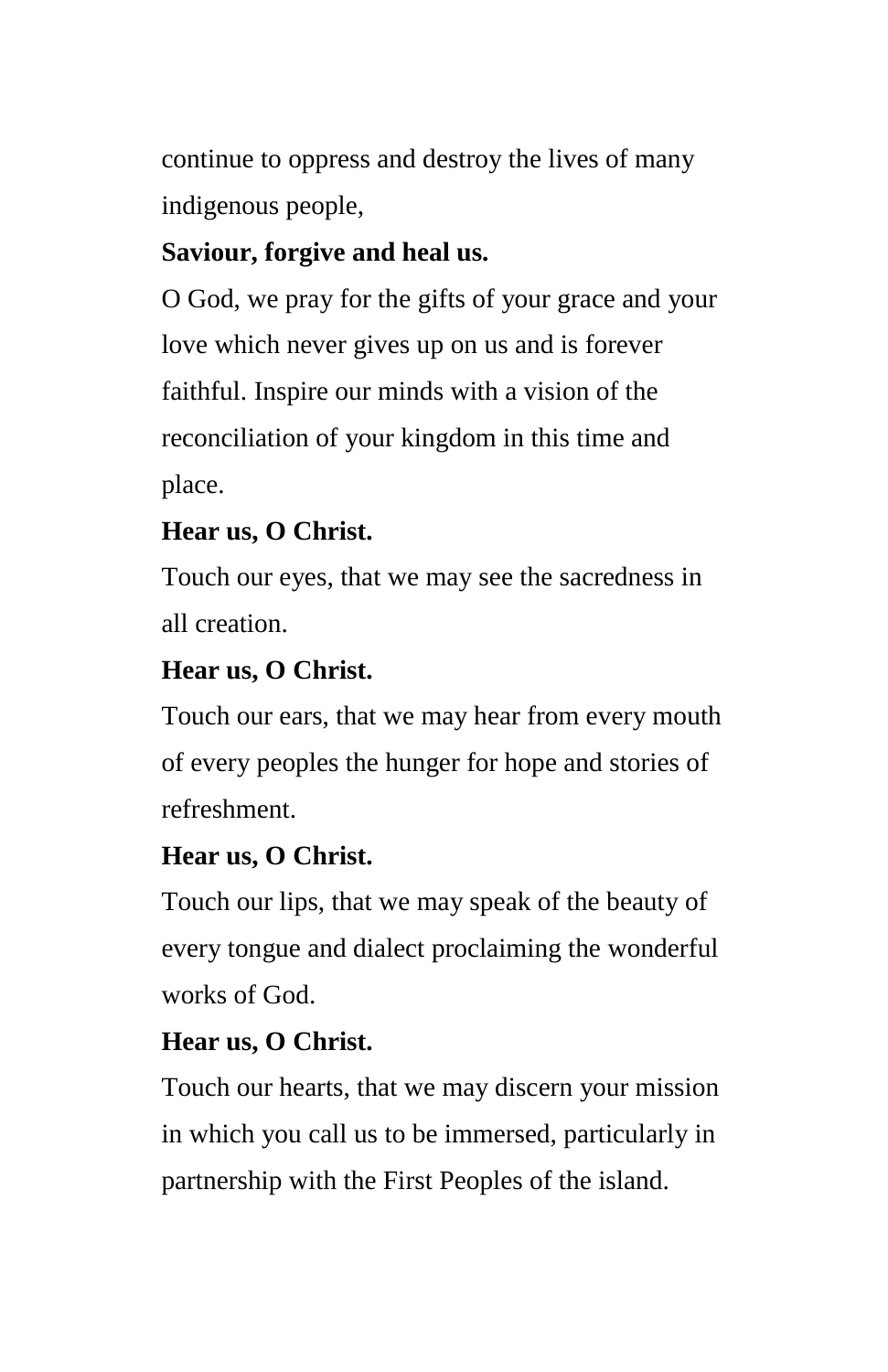## **Hear us, O Christ.**

Touch our minds that we may witness to your Good News in our neighbourhoods, communities, and all parts of the world.

## **Hear us, O Christ.**

Touch our hands, that we may forever shun violence and embrace the work you give us to do.

## **Hear us, O Christ.**

Draw your Church together, O Lord, into one great company of disciples, together following our Lord Jesus Christ into every walk of life, together serving you in your mission in the world, and together witnessing to your love on every continent and island of your creation. We ask this in the name of the Risen Christ in whom we are one. **Amen.**

*(The Anglican*)

# **Confession CELEBRANT** Come, let us return to the Lord and say: **ALL Creator God, in our sin we have avoided your call. Our love for you is like a morning cloud, like the dew that goes away**

**early. Have mercy on us; deliver us from**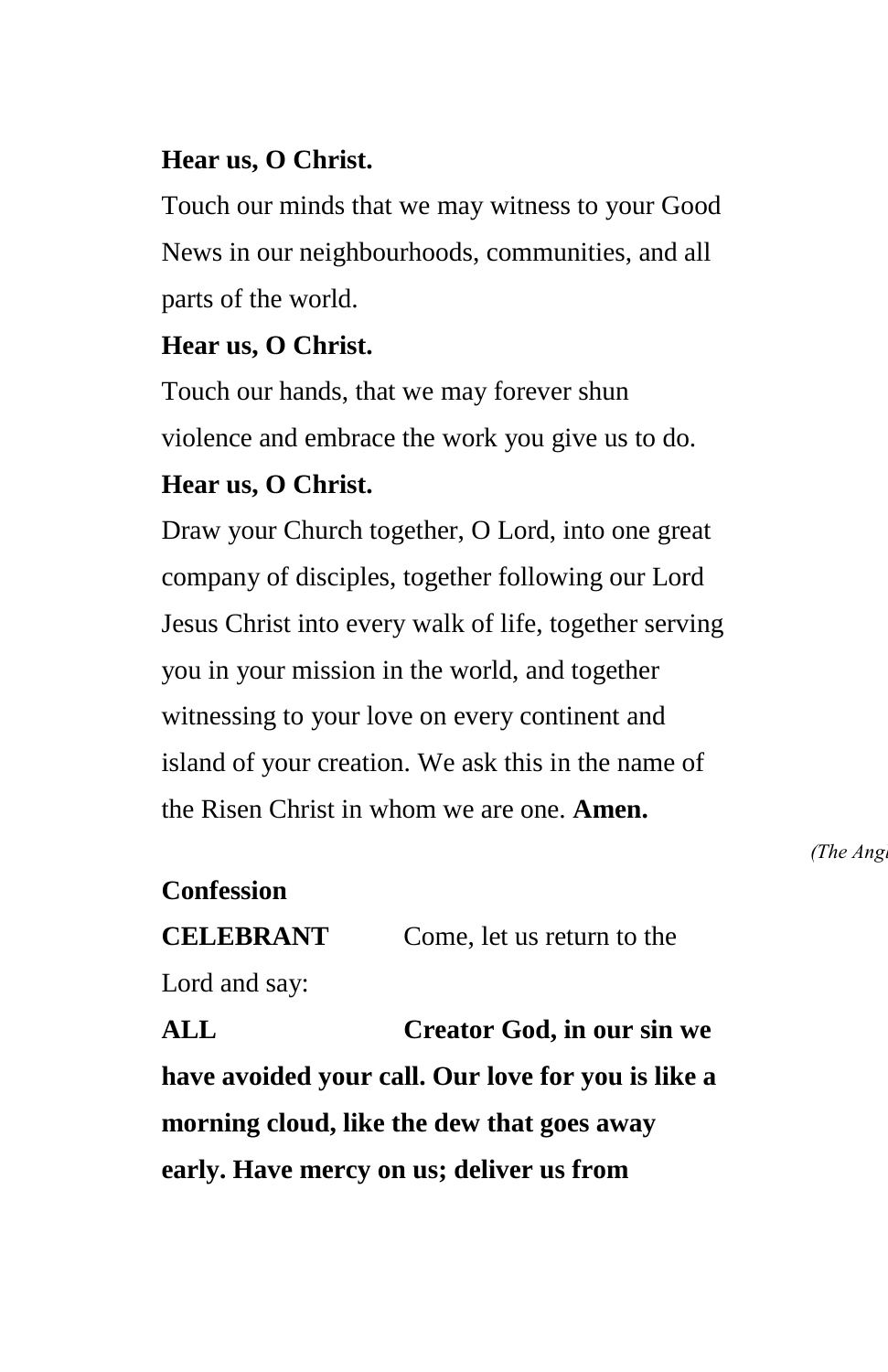**judgment; bind up our wounds and revive us; in Jesus Christ our Lord.**

**CELEBRANT** The Lord enrich you with grace, and nourish you with many blessings; the Lord defend you in trouble and keep you from all evil; the Lord accept your prayers, and absolve you from your offences, for the sake of Jesus Christ, our Savior.

### **The Peace**

| <b>CELEBRANT</b> | The peace of Christ be. |
|------------------|-------------------------|
| always with you  |                         |
| <b>PEOPLE</b>    | And also with you.      |

**Offertory Song - #352 Amazing Grace**

### **THE GREAT THANKSGIVING**

## **Prayer over the Gifts**

**ALL Creator, you bless us with many good gifts returned to you from your creation. Feed us with the Bread of Life, your Son Jesus Christ our Lord. Amen.**

**CELEBRANT** Blessed are you, Lord God of all creation: through your goodness we have this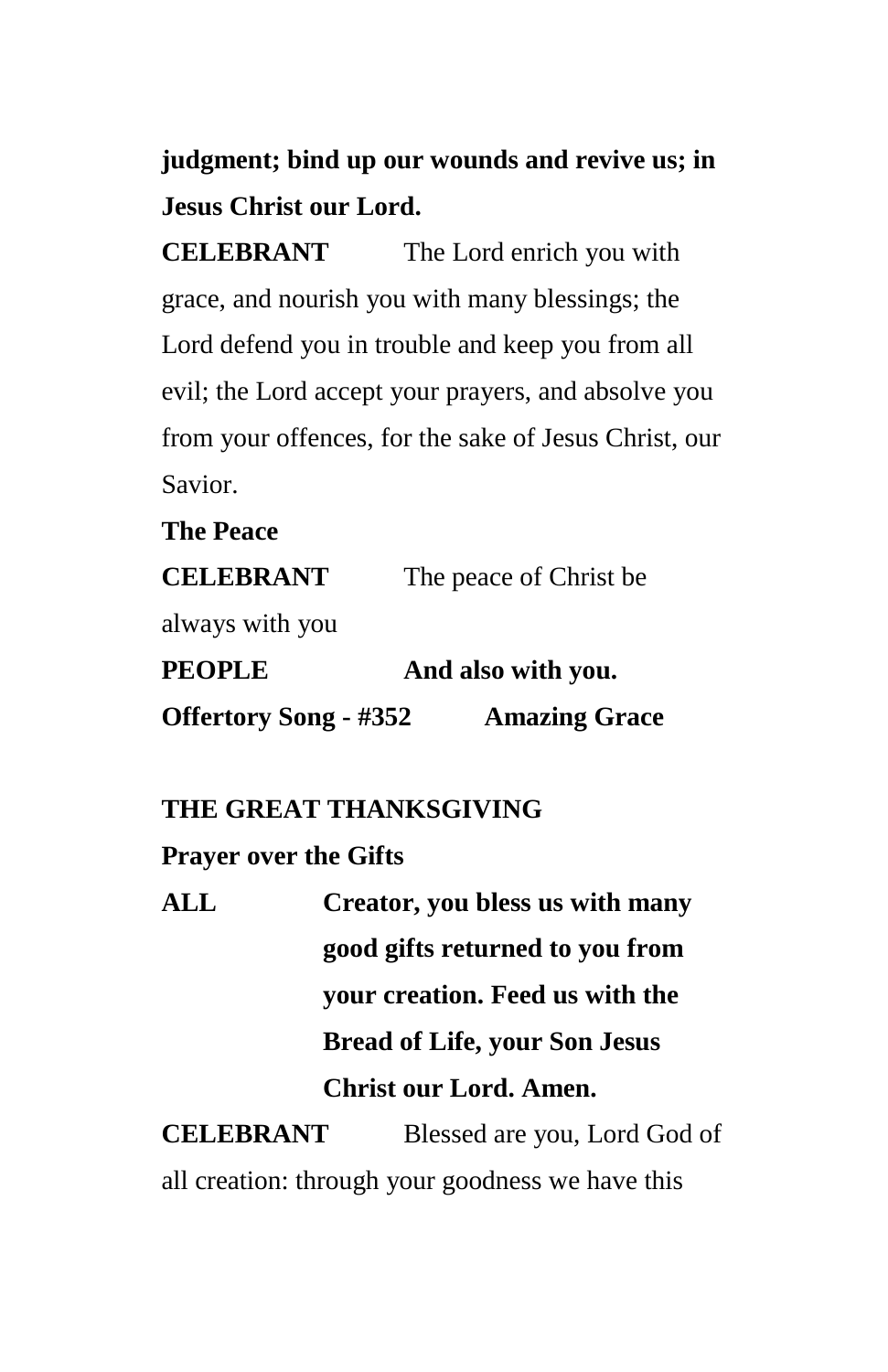bread to set before you, which earth has given and human hands have made. It will become for us the bread of life.

**PEOPLE Blessed be God forever. CELEBRANT** Blessed are you, Lord God of all creation: through your goodness we have this wine to set before you, fruit of the vine and work of human hands. It will become for us the cup of salvation.

#### **PEOPLE Blessed be God forever.**

*(Offertory Prayer, Didache 3rd Century)*

## **Eucharistic Prayer**

| <b>CELEBRANT</b>                                  | God the Creator is here.   |  |  |  |
|---------------------------------------------------|----------------------------|--|--|--|
| <b>PEOPLE</b>                                     | God's Spirit is with us.   |  |  |  |
| <b>CELEBRANT</b>                                  | Lift up your hearts        |  |  |  |
| <b>PEOPLE</b>                                     | We lift them to God the    |  |  |  |
| <b>Creator</b>                                    |                            |  |  |  |
| <b>CELEBRANT</b>                                  | Let us give thanks to God  |  |  |  |
| <b>PEOPLE</b>                                     | It is right to offer our   |  |  |  |
| thanks and praise.                                |                            |  |  |  |
| <b>CELEBRANT</b>                                  | God the Creator, our Great |  |  |  |
| Spirit, from the depths of our hearts we give you |                            |  |  |  |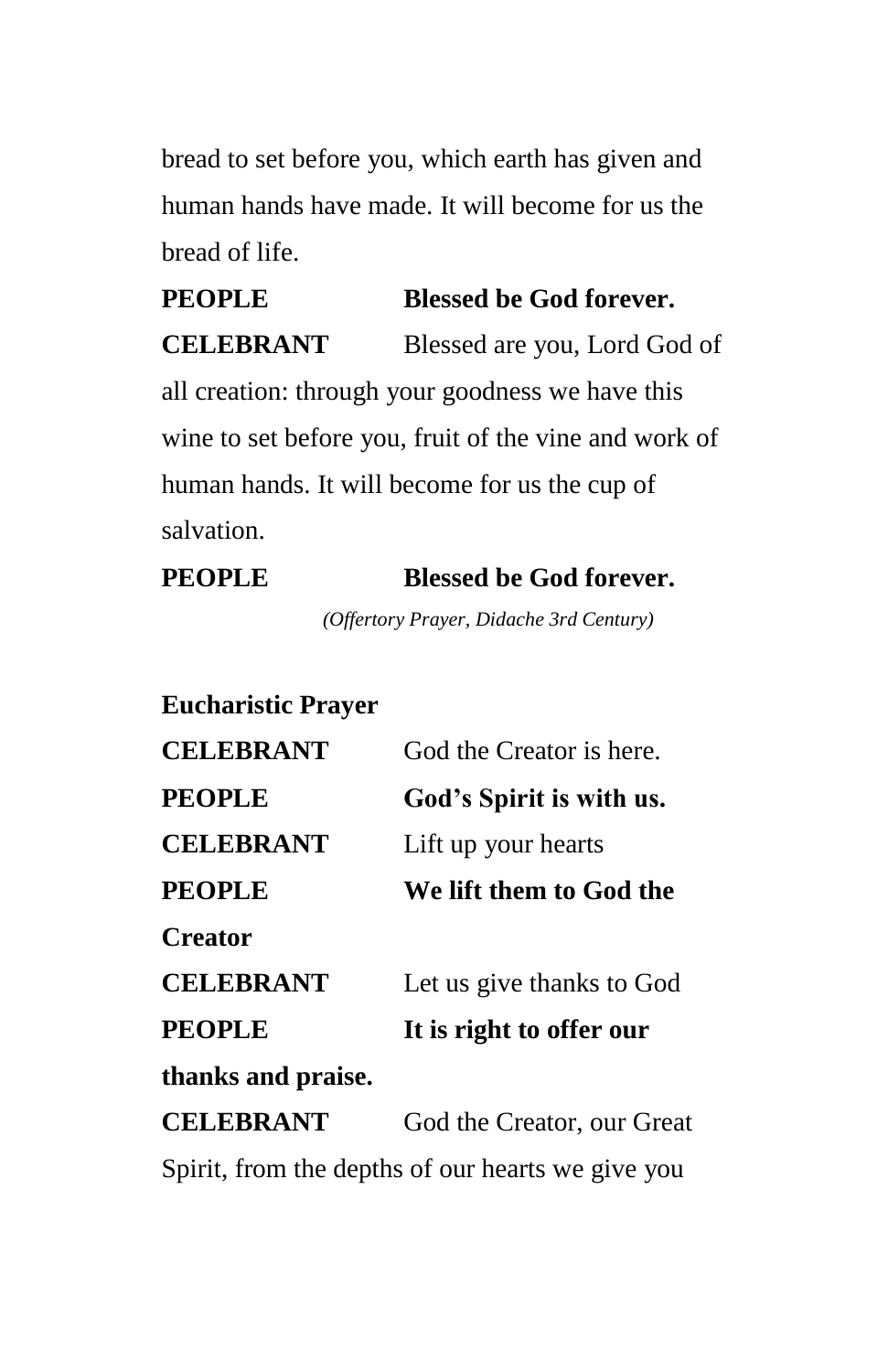thanks. We say thank you, now and forever. From the place of the rising sun in the East, to the South where the warm winds blow, from the West where the soft rain comes, to the coldness of the North. We unite with all creation from the four directions to join in the everlasting thanksgiving and praise for the gift of Jesus Christ.

With hearts lifted, we join with the angels, the guardian spirits, the saints, and all our ancestors as we say

**ALL Holy, holy holy Lord, God of power and might, heaven and earth are full of your glory. Hosanna in the highest. Blessed is the One who comes in the name of the Lord.**

**CELEBRANT** O Great Spirit, our Creator from whom all holiness comes, we come before you again today. Just as in generations past, like our grandmothers and grandfathers, we come to worship you and acknowledge your greatness. We marvel at your creation.

You sent Jesus into creation because people had turned away from you and no longer loved each other, bringing death and destruction. Sharing our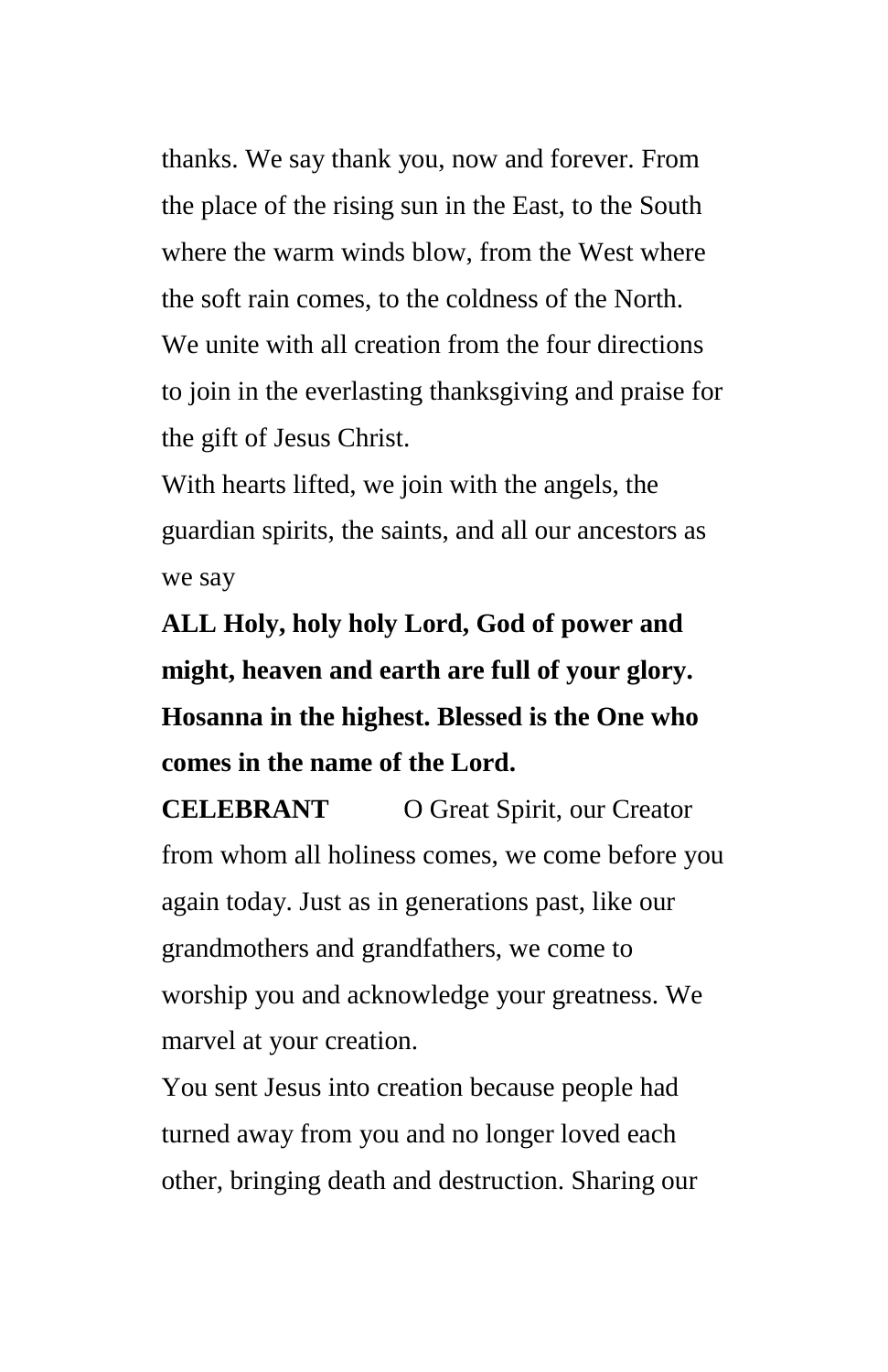living and dying, Jesus opened our eyes and our hearts to understand that we are all relatives and that you are our Great Spirit the Creator.

Stretching out his arms upon the cross, he became a perfect offering for all, uniting in beauty all that is, with all that has been, and with all that ever will be. On the night Jesus was handed over to suffering and death, our Lord Jesus Christ took bread, gave thanks to you, broke it, and gave it to the disciples, and said, "Take eat, this is my Body, which is given for you. Do this for the remembrance of me."

After supper Jesus took the cup of wine; gave thanks, gave it to them, and said, "Drink this, all of you. This is my Blood of the new Covenant, which is shed for you and for many for the forgiveness of sins. Whenever you drink it, do this for the remembrance of me."

Therefore we proclaim the mystery of faith:

# **ALL Christ has died, Christ is risen, Christ will come again.**

In this ceremony which Jesus gave us, we celebrate our salvation. In our offering of praise and thanks, we stand in the memory, strength, and love of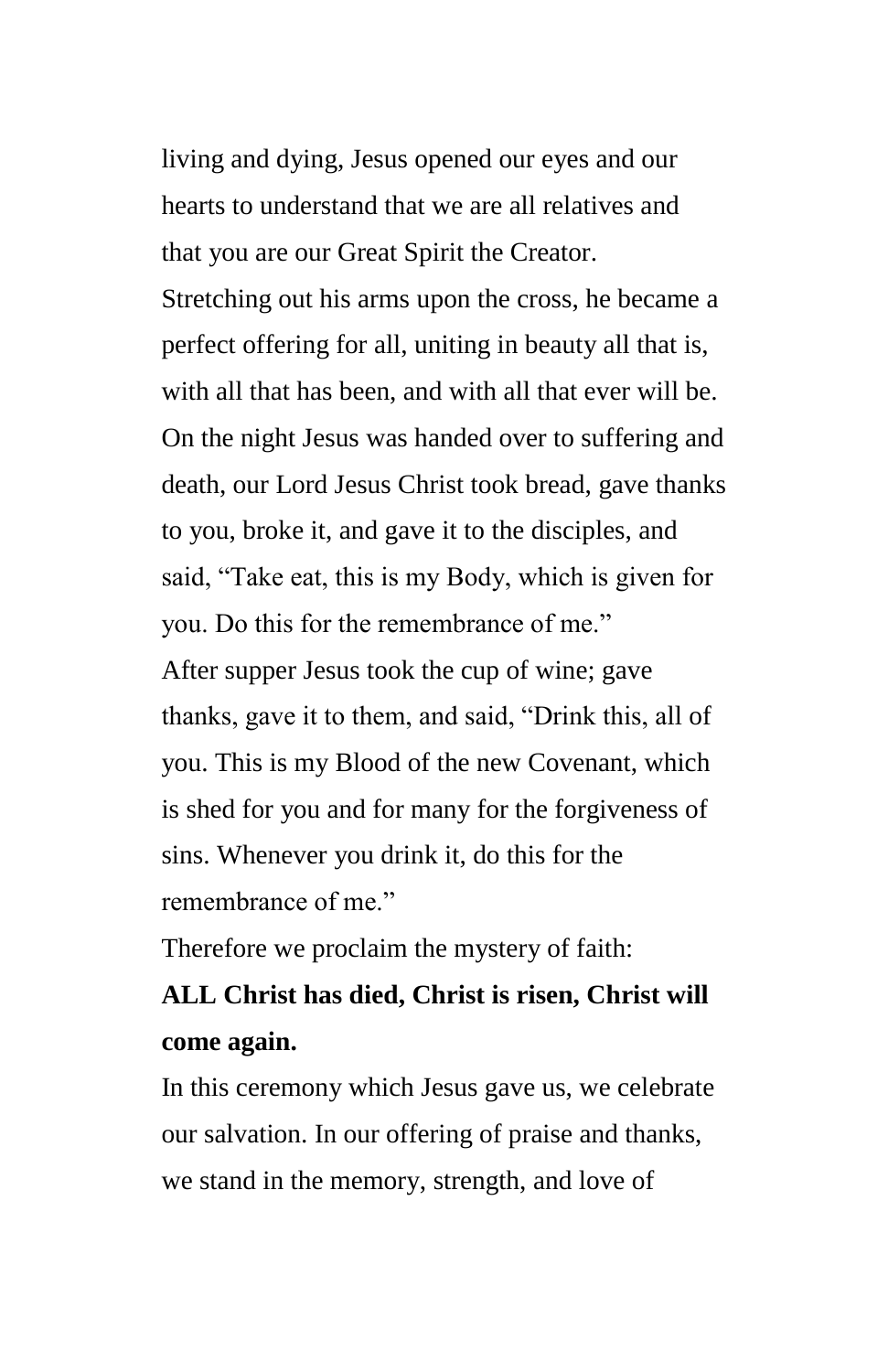Jesus' death, resurrection, and ascension. Remembering, we make our offering. By your Holy Spirit, make our gifts holy, so that they may be spiritual food and drink. + Make us holy, so that we respectfully receive this feast and serve you in each other.

Surrounded now by our ancestor saints, Kateri Tekakwitha, Black Elk, Joseph Brant, Molly Brant, Henry Budd, James Settee and all saints and angels, with the heavenly community which gives you worship forever. May we also live in unity and live as relatives to all.

United in Christ with all who stand before you on earth and heaven, we worship you, God the Creator, our Great Spirit, in songs and dance of infinite praise. Blessing, honor and glory be yours, here and everywhere, now and for ever. Amen.

*(adapted from the Eucharistic Prayer from the Liturgy of St. John's, Red Lake* 

## **The Lord's Prayer**

Eternal Spirit, Earth-maker, Pain bearer, Life-giver, Source of all that is and that shall be, Father and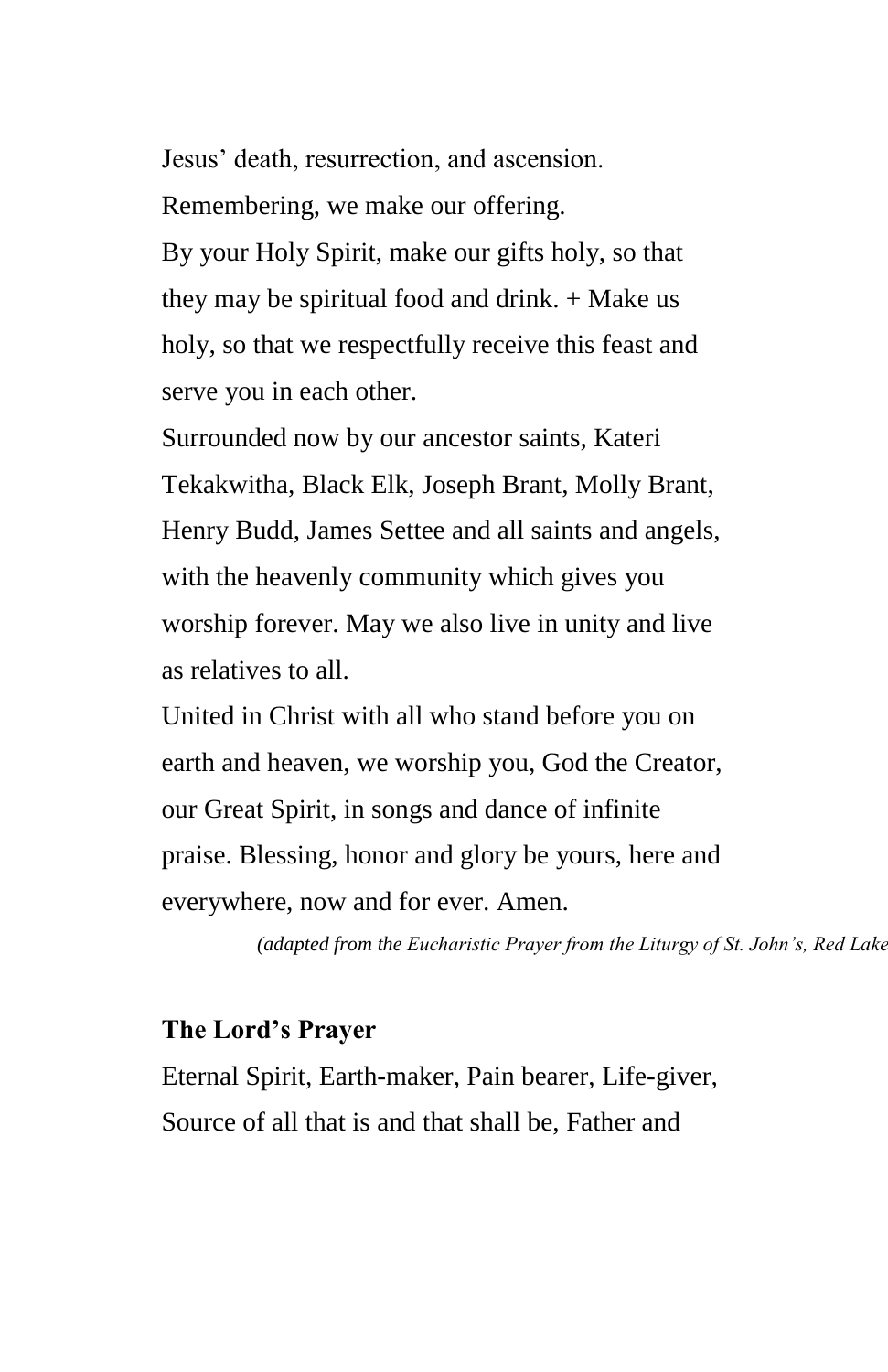Mother of us all,

Loving God, in whom is heaven:

The hallowing of your name echo through the universe;

The way of your justice be followed by the peoples of the world;

Your heavenly will be done by all created beings;

Your commonwealth of peace and freedom sustain our hope and come on earth.

With the bread we need for today, feed us.

In the hurts we absorb from one another, forgive us.

In times of temptation and test, strengthen us.

From trial too great to endure, spare us.

From the grip of all that is evil, free us.

For you reign in the glory of the power that is love, now and forever. Amen.

| <b>The Fraction</b> |                                |
|---------------------|--------------------------------|
| <b>CELEBRANT</b>    | Whoever comes to me shall      |
| not hunger          |                                |
| <b>PEOPLE</b>       | and whoever believes in me     |
| shall never thirst. |                                |
| <b>CELEBRANT</b>    | These are the gifts of God for |
| the people of God.  |                                |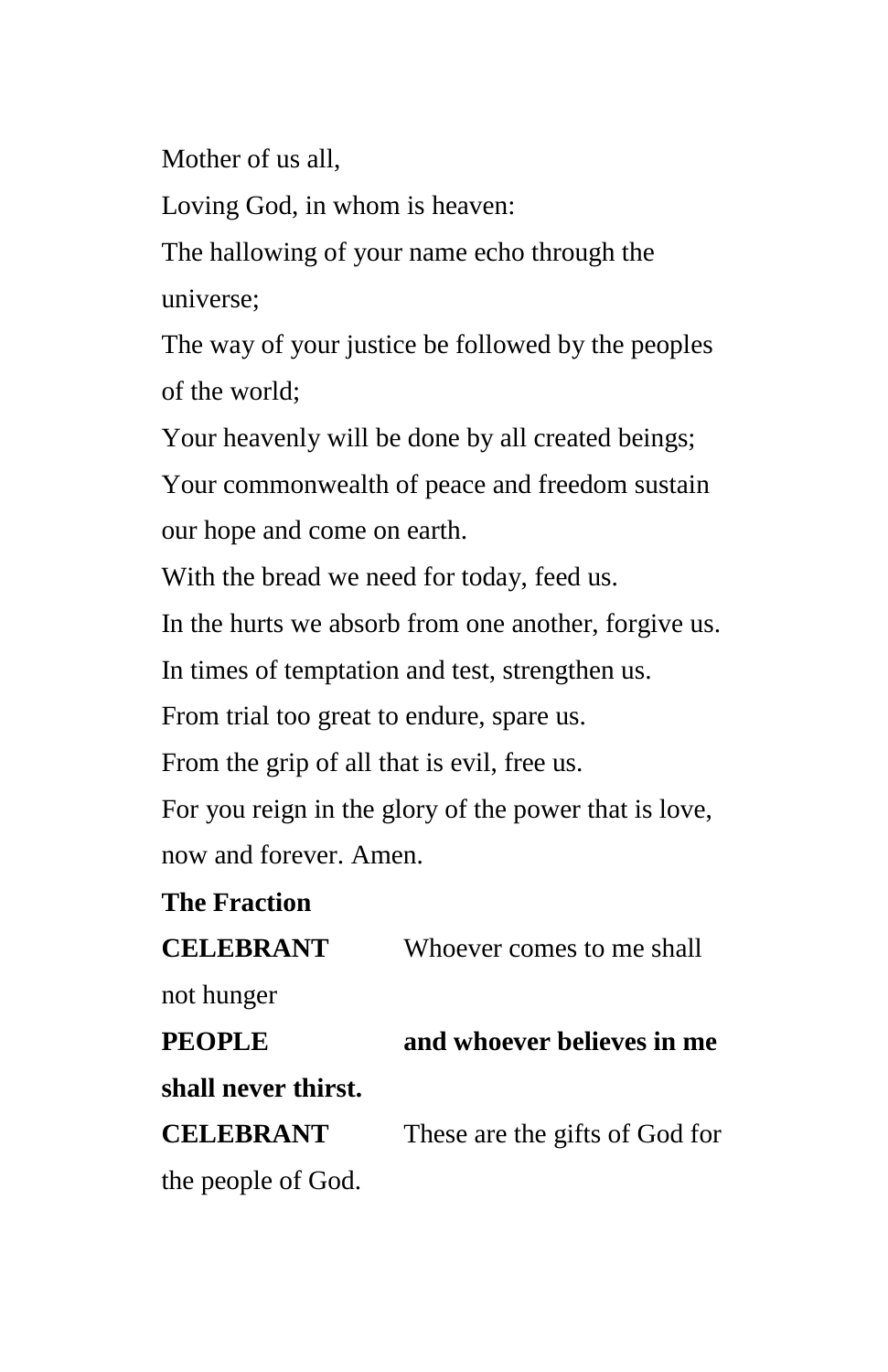**Communion Hymns - #572 Let There Be Light**

### **#132 Of Eternal Love**

**Begotten (v. 1, 2, 5, 6) Anthem - #407 Many and Great, O God, Are Your Works Post-Communion Prayer CELEBRANT** Let us pray **ALL Great Creator, you have fed us with bread from heaven. Continue to renew us in your truth, to give light to our minds, strength to our bodies, and seal us with your Holy Spirit. We ask this in Christ's name. Amen.**

## **Blessing**

Send us anywhere you would have us go, only go there with us. Place upon us any burden you desire, only stand by us to sustain us. Break any tie that binds us, except the tie that binds us to you. And the blessing of God; the Creator, who made and knows us; the Savior, who redeems and befriends